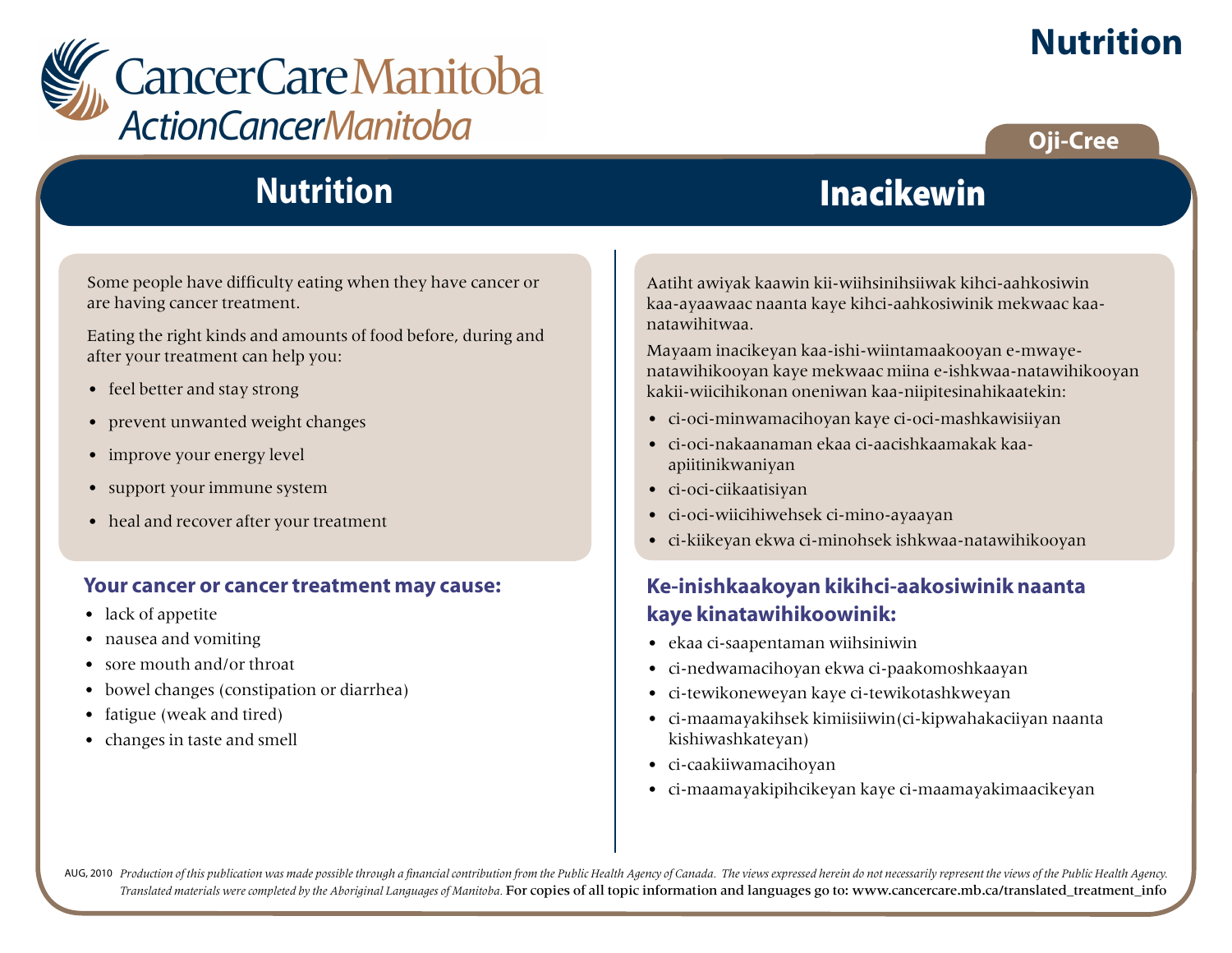

### **Oji-Cree**

# **Nutrition**

#### **To help you eat better:**

- Try five to six small meals a day instead of three large ones. This will provide you with energy throughout the day.
- Try a variety of foods. Food that didn't taste good before, might taste better now.
- Stock your pantry and freezer with favourite and easy to prepare foods such as canned soup, pudding, canned fish, cheese, eggs, yogurt, cottage cheese, cereal, milk and bread. Family and friends may be able to help you do this.
- Stay as active as possible. Even a short walk each day may help improve your appetite.

#### **Ideas to add extra calories:**

- Add whole milk or cream to: cereal, cream soups, milkshakes, pudding, custard, mashed potatoes and cheese sauces.
- Snack on dried fruit, cereal, yogurt, ice cream or milkshakes.

### Inacikewin

#### **Ke-wiicihikoyan kwayahk ci-wiihsiniyan:**

- Kocihtoon niyaananwaa naanta nikotwaahswaa kaaakaasikin miiciman ci-miiciyan peshiko kiishikaa. Amihowe ke-ciikishkaakoyan kape-kiishikaa. Ekaa nihswaa ci-kihciwiihsiniyan peshiko kiishikaa.
- Kocihtoon nanaahka ci-inacikeyan. Miiciman kaa-kiimacipikwahkin otaanaak naanta ta-minohpikwanoon noonkom.
- Mooshkinahtoonan kitahcikanik kaye kitakwacicikanik maawac kaa-minohpitaman miiciman kaa-wetahkin ci-kiishisikaatekin piiwaapihkok kaa-piicisikin, miicimaapoon, ahpacikan, kinooshesak, chiis, waawan, shiiwacikan, kaa-mashkawisic chiis, kaa-kaapitek kishepaanekwewin, coohcooshaapoo kaye piihswe-aanahkonaa. Kitipenimaakanak ekwa kitootemak kakiiwiicihikook ohowenini.
- Mooshak kakwe-wawaahkawiin. Peshoc ci-ishaayan cipapaamahatooyan tahso-kiishikaa amihimaa ke oci-wiicihikoyan ci-naatentaman ci-wiihsiniyan.

#### **Ke-ishi-nakinikaatekin kaa-aaciposhkaakemakakin inacikewinik:**

- Ishi-naki-aapacihtoon coohcooshaapoo: kaa-kaapitek kishepaanekwewinnik, miicimaapookaanik, coohcooshaapookan, ahpacikan, custard, kaa-shikwahikaatekin ashkipwaawan kaye chiis ahpacikanikaan.
- Nawaciiwinan kaa-paatekin shiiwacikewinan, kaa-paatek kishepaanekwewin, kaa-aakwatik cchcooshaapoo naanta coohcooshaapookaan.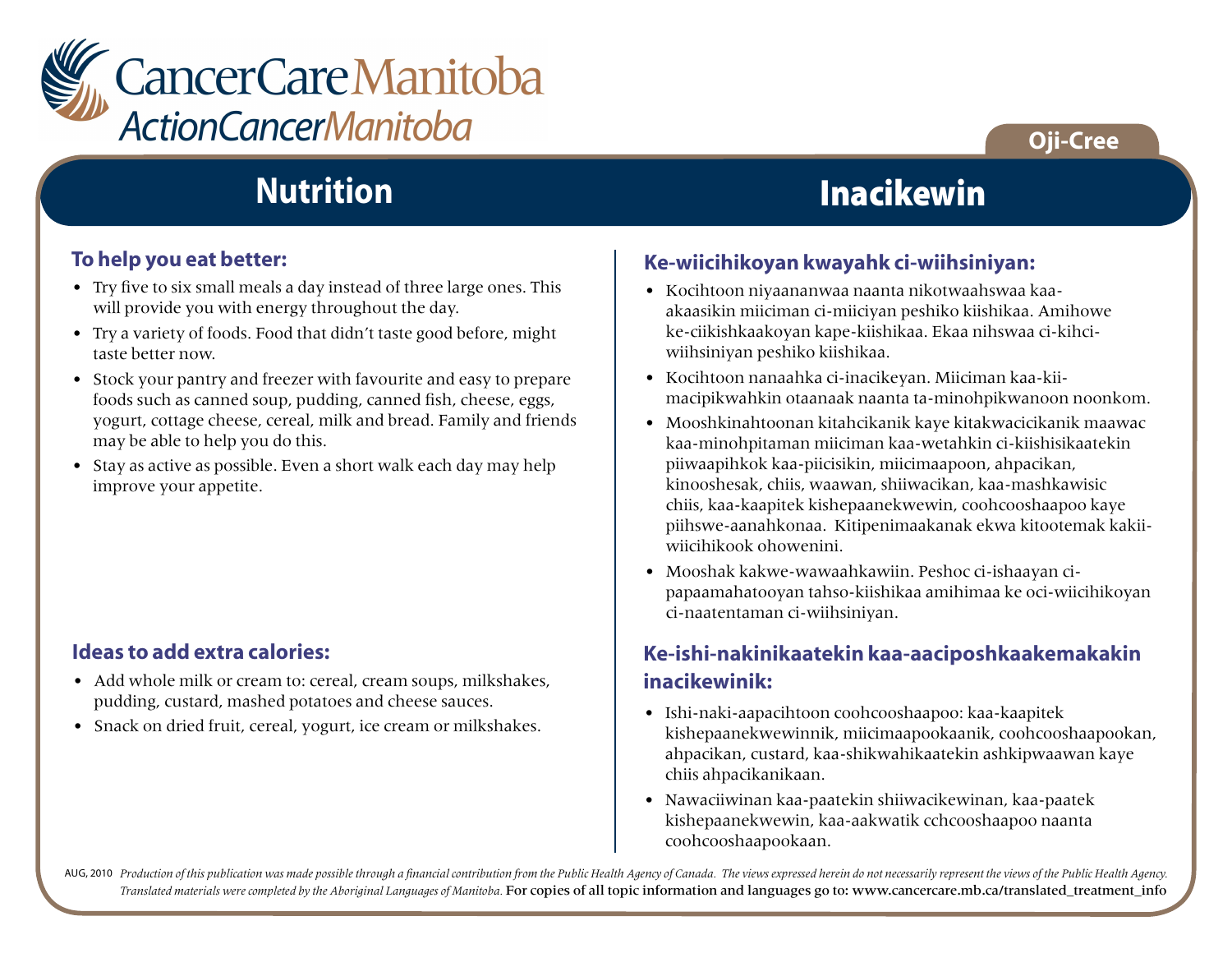

### **Oji-Cree**

# **Nutrition**

- Add extra butter, margarine, vegetable oil, sauces or gravy to mashed potatoes, bread, pasta, rice, cooked vegetables, hot cereals and soups.
- Try ready to drink liquid nutritional supplements (e.g. Boost, Ensure). They are easy to use and high in protein, calories, vitamins and minerals.
- Talk to a registered dietitian at CancerCare Manitoba for other food choices and ideas.

#### **Ideas to add extra protein:**

- Add grated cheese to soup, mashed potatoes, vegetable sauces and casseroles.
- Snack on hard cheese, cottage cheese, nuts, seeds, eggs and canned fish.
- Add peanut butter or other nut butters to sliced fruit, toast, muffins, crackers, ice cream and milkshakes.
- Talk to a registered dietitian at CancerCare Manitoba for other food choices and ideas.

### **Inacikewin**

- Ishi-naki-aapacihtoon osaawi-pimiten, pimitewaapoo, apoopiikaanaapookaan ashkipwaawik kaa-ishi-ashitinikaatek, piihwe-aanahkonaa, pasta, waapanoomin, kaa-kiishitekin kishtikaanan, kaa-kaapitekin miiciman kaye miicimaapookaanik.
- Kocihtoon ci-minihkwaataman miicimaapookaanan (Boost, Ensure) kaa-ishinihkaatekin. Wetanoon ci-aapatakin ekwa maawac minoshkaakemakanoon ci-minihkwaatekin.
- Aanimootamaw kaa-anohkaatak inacikewin kaa-ocinaakatawencikaatek kihci-aahkosiiwin Manitoba kotakiyan kaa-miicikaatekin inacikewinan.

#### **Ke-ishi-naakatawencikaatekin kaaminoshkaakemakakin inacikewinik:**

- Ashitin chiis miicimaapookaanik, ashkipwaawik, kishtikaanaapookaan ekwa casseroles.
- Nawaciiwin kaa-mashkawisit chiis, kaa-nookiciisit chiis, pahkanak, manoominesan, waawan ekwa kinooshe piiwaapihkok kaa-piicishik.
- Ashitinanin kaa-osaawaak apacikan, naanta piko kotakiyan kaa-nanaakawinaakwahkin apacikanan, kaapisikan piihsweaanahkonaa, shiiwikasikanak, piskitesak, kaa-aakwatik coohcooshaapookaan ekwa kaa-shiiwaak coohcooshaapookaan.
- Aanimootamaw kaa-anohkaatak inacikewin kaa-ocinaakatawencikaatek kihci-aahkosiwin Manitoba kotakiyan kaa-oninikaatekin inacikewinan.